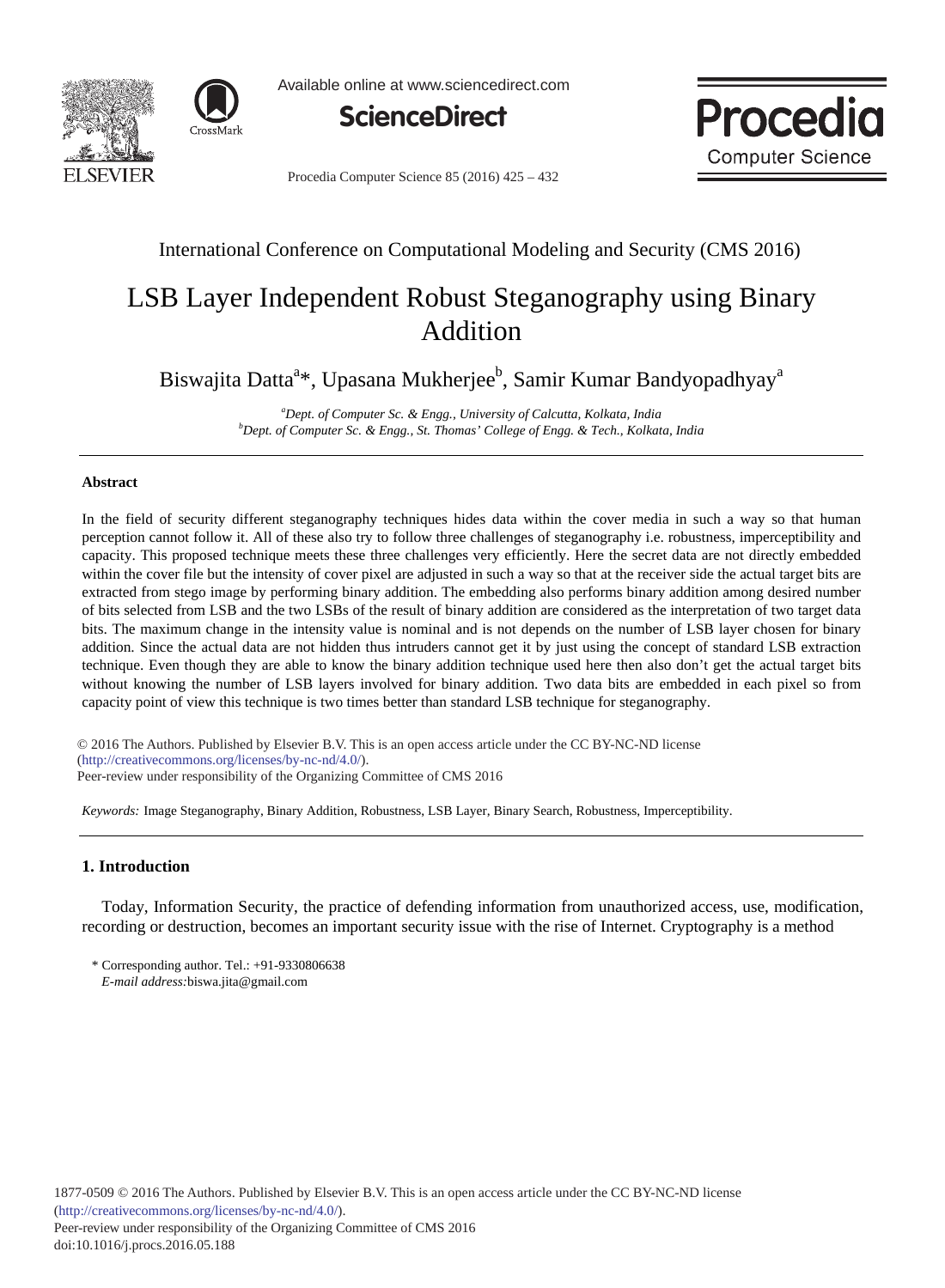used for encrypting messages to maintain the secrecy of a communication procedure for a long decade [1]. But besides keeping the message secret, it is often necessary to keep the very existence of the message under wraps. Steganography, a new technique for security wraps secret data into a carrier file in such a stealthy way which avoids the arousing of an eavesdropper's suspicion. Now this data hiding technique has been proposed as one of the promising techniques for the purposes of authentication, fingerprinting, security, data mining, and copyright protection. It is originated from Greek words *Steganós* (Covered), and *Graptos* (Writing) which literally means "cover writing", provides data security by hiding the very existence of the secret information [2].

Steganography meets three different challenges: Imperceptibility, Robustness, and Capacity. Imperceptibility refers hiding data in such a way so that it cannot deviate the perceptibility of cover media. Robustness of the secret data refers to preventing eavesdroppers from recovering the secret data until and unless they can able to sense the very existence of it [3]. Capacity, the third one means how much data can be embedded without hampering imperceptibility of cover media. Although these three are much related to each other but they should meet within the steganography without disturbing the other [4]. In our proposed work we try to meet imperceptibility by independently choosing the LSB layer as well as increase the capacity of stego media. At the same time the robustness of the secret data is met by not embedding the actual data within the cover media directly. introduce the paper, and put a nomenclature if necessary, in a box with the same font size as the rest of the paper. The paragraphs continue from here and are only separated by headings, subheadings, images and formulae. The section headings are arranged by numbers, bold and 10 pt. Here follows further instructions for authors.

#### **2. Literature Survey**

All Least Significant Bit (LSB) steganography is popular and simple approach to embed information within an image [5]. It is more imperceptible technique but the capacity of stego media is very poor as well as robustness is very low. To improve robustness as well as capacity P. Mahimah et al. in their work consider three channel of cover image for hiding data where one channel is considered as indicator channel. They divide the image in 4 sub images then use either default (i.e. red color) or user defined pixel indicator channel in zigzag manner [6]. To increase robustness B. Karthikeyan et al. embed secret data at two LSBs of random position pixel instead of consecutive pixels [7]. To provide more security to this technique M. Bashardoost et al. in their work first encrypts the secret data, then compressed using LZW compression technique and then embed using The Knight Tour algorithm [8]. Himakshi et al. introduce bi- directional Pixel Value Differencing method for RGB color image where difference between two pixels found in both the side to increase both payload capacity and security [9]. V. Agham provides two level of security by using two keys one for encryption of secret data and another for data hiding. Here four bit positions (5, 6, 7, and 8) of randomly selected pixel are used for embedding secret data [10].

The robustness of steganography techniques are increased either by considering higher LSB Layer or without hiding the actual data or by hiding the data in a robust region. N. Hamid et al. find the most robust regions within the image for hiding data using Speeded-Up Robust Features (SURF) [11]. We in our work increase robustness by not hiding actual data within the cover. Here in this work modulo operator is used for getting the actual data at the receiver side [12]. W. Luo et al. in their work use simple LSB embedding scheme but choose a data hiding region based on an edge adaptive algorithm according to the size of secret message and the difference between two consecutive pixels in the cover image [13]. D. Rawat and V. Bhandari in their work embed MSB secret image in the LSB of red, next two MSB in the two LSB of green plane and next three in the 3 LSB of blue based on the research made by Hecht where it is shown that 65% of all human cones are sensitive to red, 33% to green and 2% to blue [14].

#### **3. Proposed Method**

Steganography is the process of inserting a secret message within an image in such a way so that no intruder can even feel its existence. Here our objective is to hide a secret text document within a grey scale image in such a way so that actual target bits are not embedded within the stego image for increasing robustness. For doing this the cover pixel values are adjusted in such a way so that at the receiver side the result of binary addition gives the target secret bits.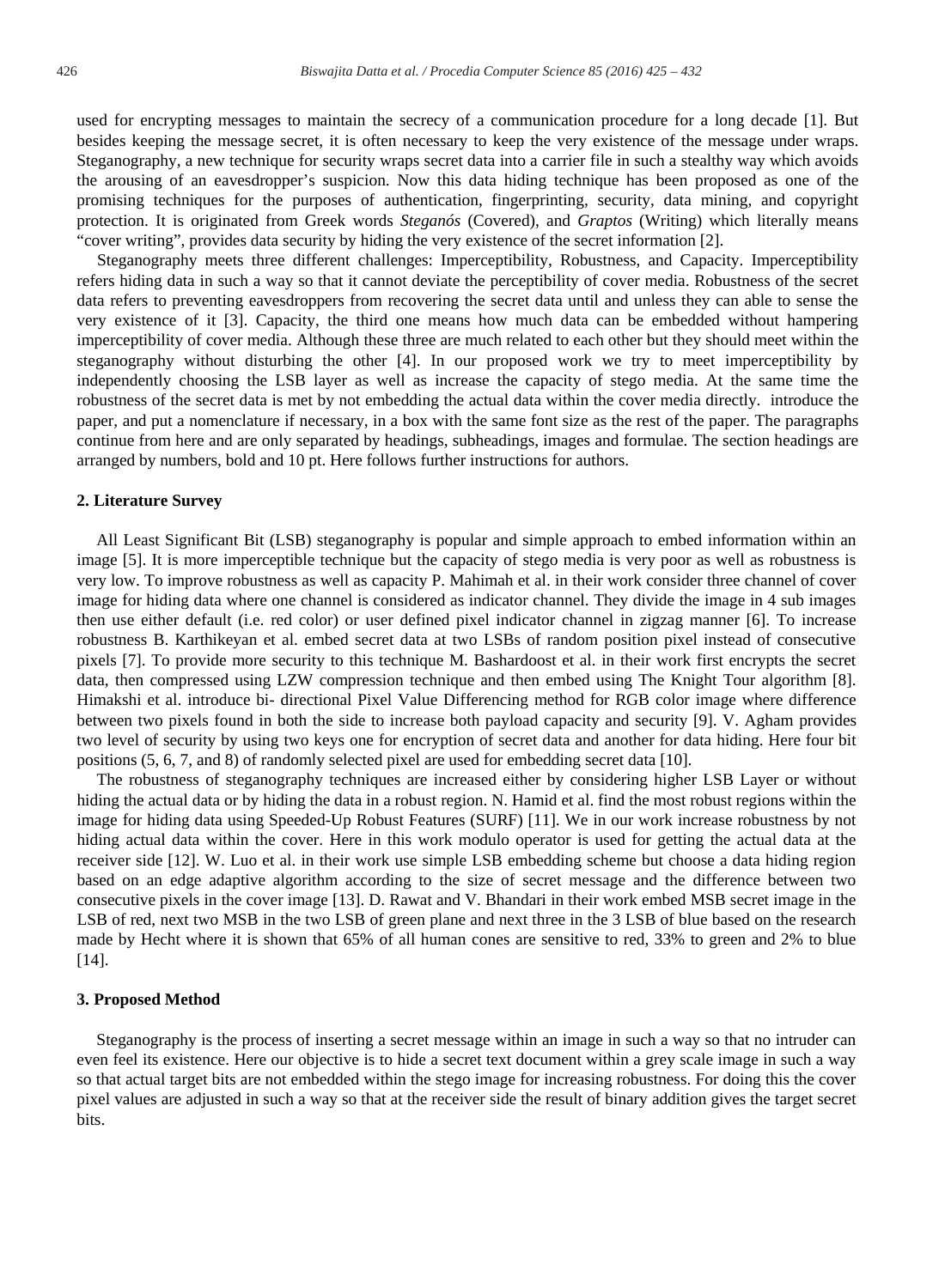#### *3.1. Embedding of target data*

The embedding of target data is done on two stages - first the adjusted values are placed in their particular bucket then binary addition is used for hiding data within the cover pixels. Each character of the secret text that is to be embedded is converted to its 7 bit ASCII before start processing. Then we decide the value of n which is the number of bits from LSB of cover pixel involved for binary addition.

**Bucketing of adjusted values:** In this proposed work n (n>2) bits from LSB of cover pixels are considered for binary addition. If the two least significant bits of this addition result are considered then the four combinations are 00, 01, 10 and 11.The higher order bits of binary addition are ignored here. These combinations have a relation with the number of 1 present within the considerable n bits during binary addition. Table 1 show this relationship between the binary addition and the number of 1 involves within this addition.

| No. of 1s within the                | Two LSBs of binary | No. of 1s within the considerable | Two LSBs of binary addition    |
|-------------------------------------|--------------------|-----------------------------------|--------------------------------|
| considerable $n (n > 2)$ bit Binary | addition result    | $n (n > 2)$ bit Binary            | result                         |
|                                     | $0\quad 0$         |                                   | (101)<br>0                     |
|                                     |                    |                                   | (110)<br>$\overline{0}$        |
|                                     |                    |                                   |                                |
|                                     |                    |                                   | (1000)<br>$\Omega$<br>$^{(1)}$ |
|                                     |                    |                                   |                                |

Table 1. Relationship between the binary addition and the number of 1 involves within this addition.

( \* *consider only the highlighted bits*)

If the number of bits of cover pixel involved for binary addition is n so 0 to  $2<sup>n</sup>$ - 1 different combination are possible in this case. Now these decimal values are con-verted in binary and then arranged in their specific bucket by counting number of 1s in this binary string. The buckets are prepared according to two LSBs of binary addition result and are named according to the two bit combinations of binary. Table 2 shows the bucketing result for n=4 and  $n=6$ .

Table 2. Four buckets by considering 4 and 6 LSBs for addition

| Bucket | 4 Bits from LSB are considered for binary addition | 6 Bits from LSB are considered for binary addition                             |
|--------|----------------------------------------------------|--------------------------------------------------------------------------------|
| Class  | Numbers 0 to 15                                    | Numbers 0 to 63                                                                |
| 00     | 0.15                                               | 0, 15, 23, 27, 29, 30, 39, 43, 45, 46, 51, 53, 54, 57, 58, 60                  |
| 01     | 1, 2, 4, 8                                         | 1, 2, 4, 8, 16, 32, 63                                                         |
| 10     | 3, 5, 6, 9, 10, 12                                 | 3, 5, 6, 9, 10, 12, 17, 18, 20, 24, 31, 33, 34, 36, 40, 47, 48, 55, 59, 61, 62 |
|        | 7, 11, 13, 14                                      | 7, 11, 13, 14, 19, 21, 22, 25, 26, 28, 35, 37, 38, 41, 42, 44, 49, 50, 52, 56  |

**Embedding using Binary Addition:** In this proposed work the embedding technique does not embed the target data directly into the pixel but the desired bits in cover pixels are modified in such a way so that at the receiver side binary addition results of these bits gives the actual data bits.

First the target cover pixels are converted to their binary equivalent of 8 bits, then the binary addition of n (n  $>$  2) desired number of bits from LSB are calculated. After that two target bits are compared with the two least significant bits of addition result, then the desired n bits are adjusted if required.

If two target bits are same with the 2 LSBs of binary addition result then there is no change is made. If these are not same then the adjustment is required. For doing this adjustment first the particular bucket are chosen based on the two target bits. Then the closest value from this bucket is selected to modify n considerable LSBs for addition so that in receiver side result of binary addition of this n number of desired bits gives the actual target bits. Since each of the buckets is arranged in ascending order the binary search technique is applied for choosing the closest value.

Let "01001110..." this target bit string is to be inserted and  $n = 4$  LSBs of cover pixels are considered for binary addition. Suppose two target bits are embedded within a cover pixel of intensity value  $189_{10}$  (10111101<sub>2</sub>). The 4 bit from LSB of its 8 bit representation is  $1101<sub>2</sub> (13<sub>10</sub>)$ . Now binary addition is performed among these 4 bits  $(1 + 1 + 0 + 1)$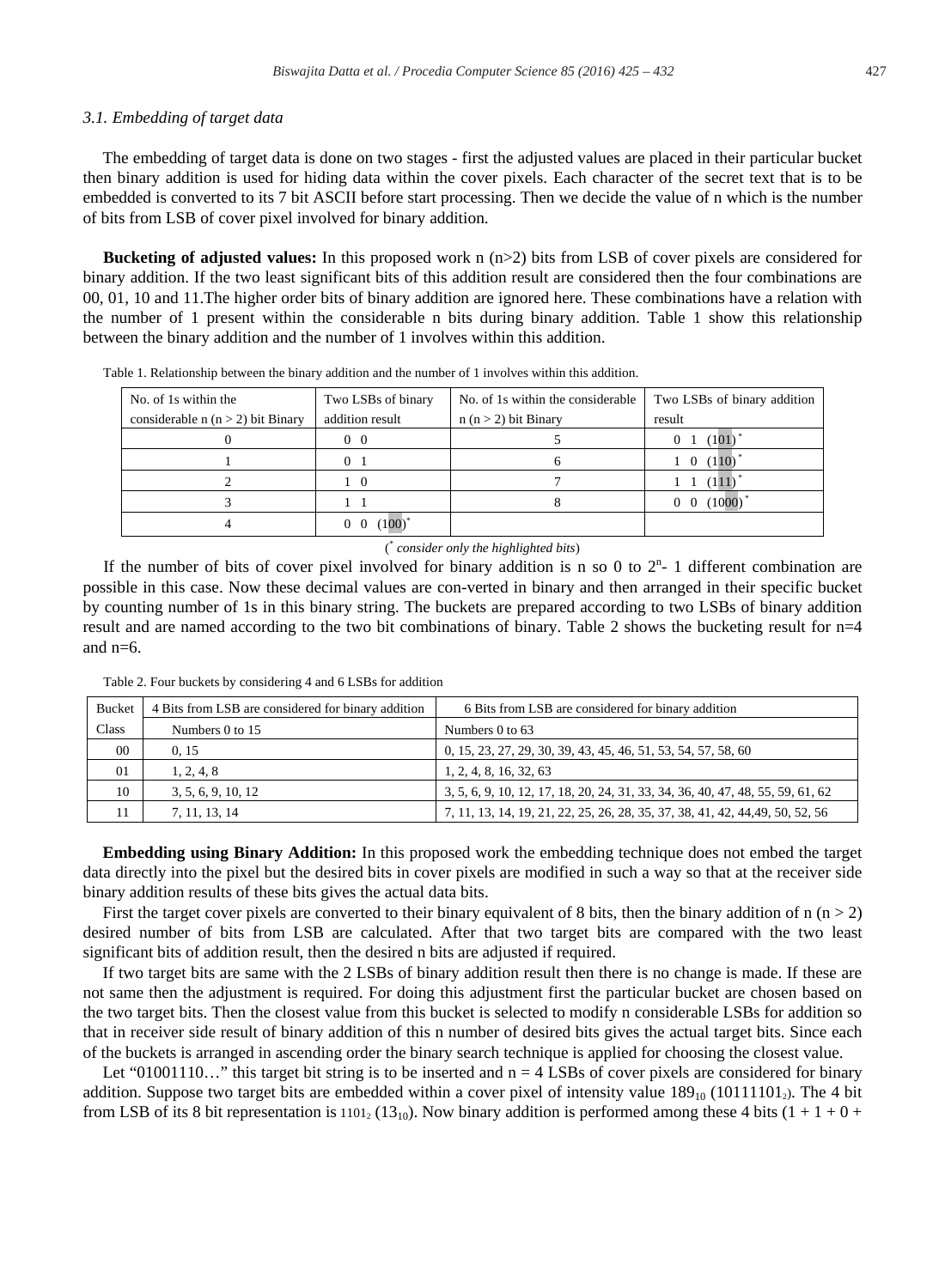$1 = 11$ ) and the last two bits of this addition result (i.e.  $11<sub>2</sub>$ ) is compared with the two target bits (01<sub>2</sub>). These are not similar. Thus the 4 bits (1101<sub>2</sub> or 13<sub>10</sub>) is replaced with the closest value of '01' bucket and here it is 1000<sub>2</sub> (8<sub>10</sub>). Now  $189_{10}$  (10111101<sub>2</sub>) is replaced with  $184_{10}$  (10111000<sub>2</sub>).

In this proposed technique since 7 bit ASCII of the character is considered and 2 bits of target text are embedded at a time. So the size of the target bit stream should be even, if it is not then make it even by padding 0 at the end. The target string length and the desired number of bits used for binary addition are inserted at the beginning of the stego image by using same binary addition concept.

#### *3.2. Extraction of target data*

At the receiver side first the string length and the numbers of bits  $(n > 2)$  involved for binary addition are extracted then the target hidden data are extracted using binary addition. During each iteration, first the pixel intensities are converted to their corresponding 8 bit binary. Then the binary addition is performed among the  $n$  ( $n >$ 2) LSBs and the two least significant bits of summation result are obtained. Let, extracted value of n is 4 and a stego pixel value is  $184_{10}$  (10111000<sub>2</sub>). The 4 bit from LSB of 10111000<sub>2</sub> is 1000<sub>2</sub>. Now the last two bit of binary addition result of  $1000<sub>2</sub>$  is 01 (1 + 0 + 0 + 0 = 01). This 01 is the target secret bit extracted at the receiver side.

This entire procedure continues until the recipient extracts the entire target bit stream sent by the sender and store these results. Now these pair of bits are concatenated to make the target bit stream. Then each of the 7 bits are cut and converted to their corresponding ASCII. The corresponding target text is generated from these ASCII.

# **4. Algorithm**

#### *4.1. Algorithm for Embedding*

Step 1: Take an image and a text as input. Convert the text into binary.

Step 2: Convert the text into binary.

Step 3: Store the target string length as well as the value of n within the cover image.

Step 4: Place the values within the range 0 to  $2<sup>n</sup>$ -1 into its particular bucket.

Step 5: Consider the last n bit of cover pixels of the image and perform binary addition.

Step 6: Now take the pair of bits of the message and compare it with the two LSBs of addition result.

Step 7: If the binary addition value is same with the last two message bits then nothing is needed to be done,

otherwise the n bits will be adjusted by the closest value of particular bucket.

Step 8: Repeat step 4 to step 6 for embedding all target bits.

Step 9: Send the stego message to the receiver side.

Step 10: End

#### *4.2. Algorithm for Extraction*

Step 1: Take the stego image as input.

Step 2: Consider the last n bits (confirm by sender) of each target pixel of the stego image and perform binary addition.

Step 3: Two LSBs of addition result are considered as the bits of secret data putting from the end.

Step 4: Now concatenate 7 bits each and convert them to their corresponding decimal value.

Step5: Write it into another file as a form of characters and form the target message.

Step 6: End

## **5. Result Analysis**

This section first shows the simulated result of the proposed technique. Then analyze these results based on PSNR, NCC, Average Difference (AD) and LMSE calculation, and also by capacity of cover media. Also a standard benchmark tool – StirMark Benchmark is used for performance analysis of proposed method. The testing is done on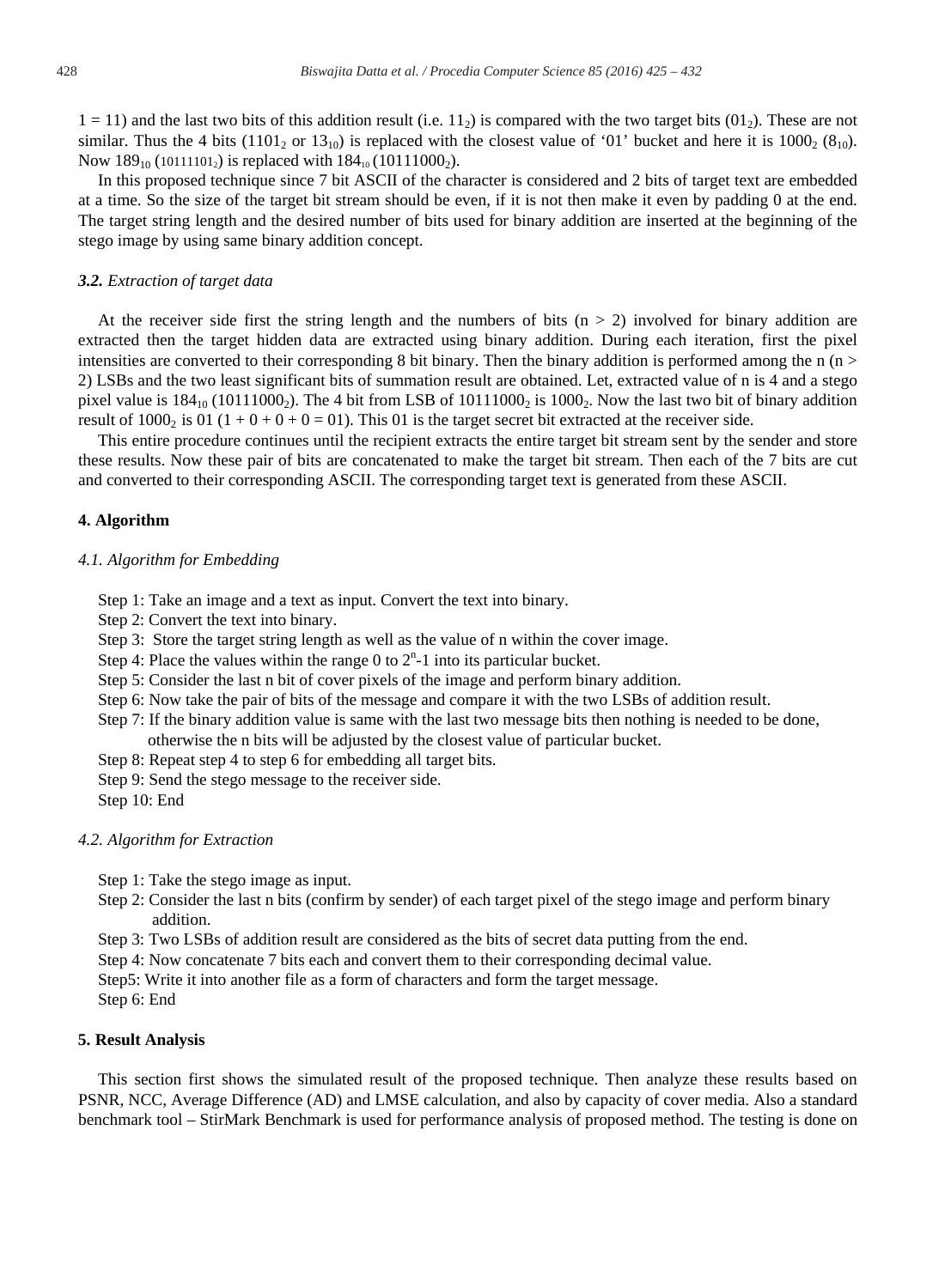500 and more images of different categories such as scenery, cartoon, jungles, single object, crowd, motion, text, map etc. Analysis is done based on embedding two types of text messages. First one affects most of the cover pixels (Large Text) and second one covers half of the pixels of cover images (medium Text). Some sample results from the testing database are shown in Fig. 1.

| Cover Image | <b>Text Size</b>                 | Bit Considered for Binary Addition |      |      |      |      |      |  |
|-------------|----------------------------------|------------------------------------|------|------|------|------|------|--|
|             |                                  | 3Bit                               | 4Bit | 5Bit | 6Bit | 7Bit | 8Bit |  |
| Lena        | Large                            |                                    |      |      |      |      |      |  |
|             | $M$ edium                        |                                    |      |      |      |      |      |  |
| Motion      | $_{\rm Large}$                   |                                    |      |      |      |      |      |  |
|             | $Median$                         |                                    |      |      |      |      |      |  |
| Scenery     | Large                            |                                    |      |      |      |      |      |  |
|             | $\operatorname{\mathsf{Median}}$ |                                    |      |      |      |      |      |  |
| Crowd       | Large                            |                                    |      |      |      |      |      |  |
|             | $M$ edium                        |                                    |      |      |      |      |      |  |

Fig. 1. Sample Stego images after embedding large and medium size text by considering 3, 4, 5, 6, 7 and 8 bits from LSBs of cover images.

Now the image quality of the output stego images is analysed by MSE, PSNR, LMSE, NCC and AD.

The *Peak Signal to Noise Ratio* (PSNR) is used to measure the quality of stego image compared to the cover image. Higher PSNR indicates that the reconstruction of the image is of higher quality. It is calculated as,

$$
PSNR = 10 \times \log \left( \left( \frac{255^2}{MSE} \right) \right) \tag{1}
$$
 where, 
$$
MSE = \frac{1}{mn} \sum_{n=0}^{m-1} \sum_{n=0}^{n-1} ||c - s||^2 \tag{2}
$$

Where m, n are the width and height of the image and c is the cover image and s is the stego image. In Fig. 2 and Fig. 3 PSNR values of sample images are shown after embedding large and medium sized text respectively.

The PSNR result is almost same in the case of proposed technique either by choosing 3, 4, 5, 6, 7 or 8 LSB bits for binary addition because in all these cases the maximum changes is 7 after adjusting the bits for embedding.

The large value of *Laplacian Mean Square Error* (LMSE) means that image is poor quality. LMSE should be 0 for identical image. If there is any error, LMSE value may between 0-1.It is calculated as,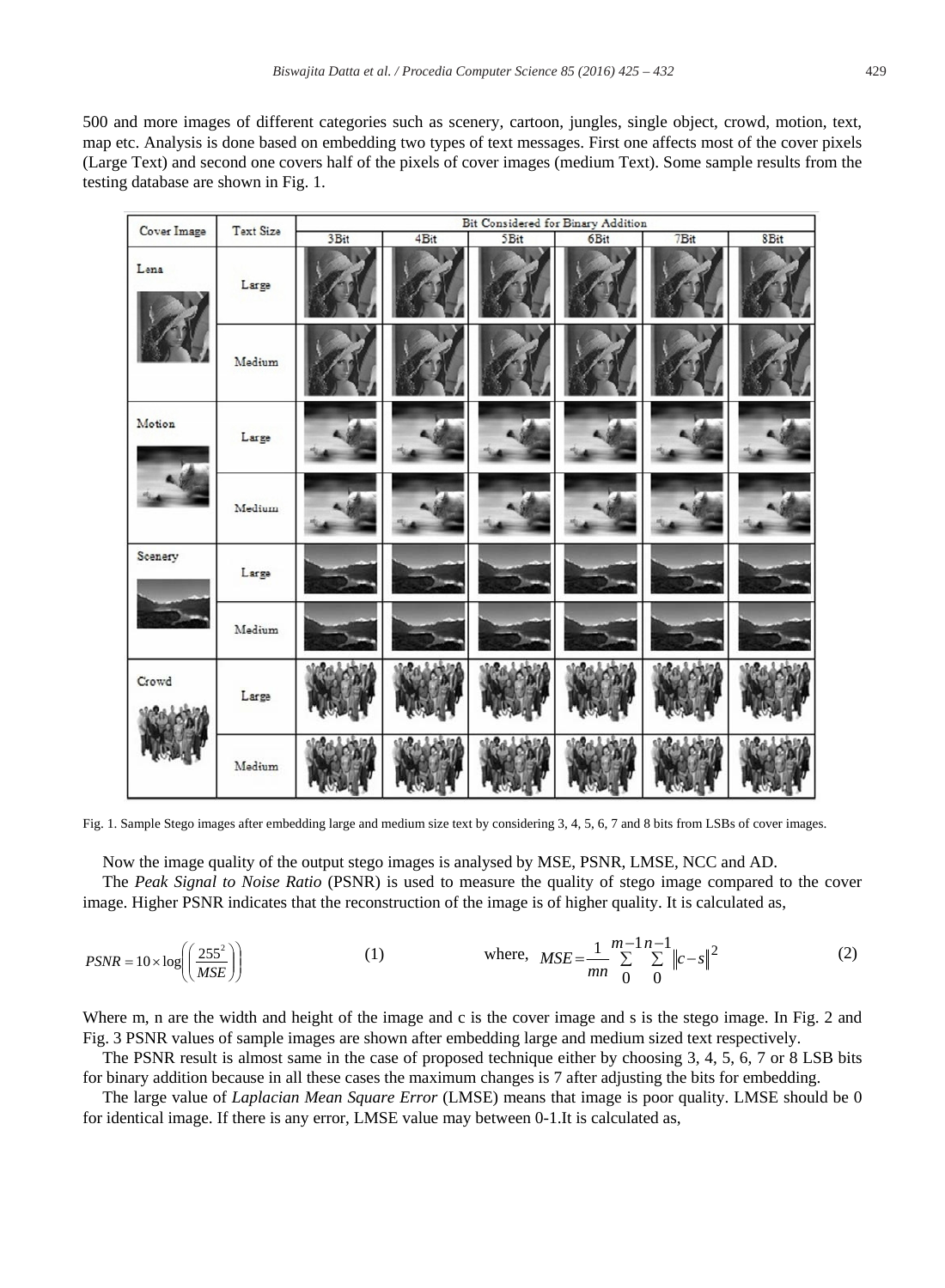



Fig. 2. PSNR for Large sized text embedding Fig. 3. PSNR for Medium sized text embedding

$$
LMSE = \frac{\sum_{0}^{m-1} \sum_{0}^{n-1} OP - 4 \times \sqrt{\sqrt{2} (s)^{2}}}{\sum_{0}^{m-1} \sum_{0}^{n-1} OP}
$$

(3) where, 
$$
OP = 4 \times \sqrt{2}(c)
$$
 (4)

*Normalized Cross Correlation* (NCC) is a measure of similarity of two waveforms as a function of the time lag applied to one of them i.e. convolution of two functions. NCC should be 1 for identical image. It is calculated as,

$$
NCC = \sum_{0}^{m-1} \sum_{0}^{n-1} (c \times s) / c^{2}
$$
 (5)

where c and s are cover and stego images.

LMSE, NCC analysis results are shown in Fig. 4 and Fig. 5 based on 3, 4 and 7 bit binary addition on some set of sample images and by considering large sized text.



Fig. 4. LMSE for Large sized Text embedding Fig. 5. NCC for Large sized Text embedding

The efficiency of our proposed method is also analysed based on StirMark Benchmark Version 4.0. It considers different tools like Embedded/Extraction time, Add noise, Median Cut, Convolution filter, cropping, rotation, PSNR and many more for comparing cover and stego images. In Table 3 some sample benchmarked results are shown by considering 4 LSBs for binary addition.

We analyse capacity of cover media based on the number of target bits embedded within that media. Capacity is again inversely proportional to robustness as well as perceptibility. Our aim is to embed more target data without disturbing robustness as well as imperceptibility. The analysis of proposed work based on capacity is shown in Table 4.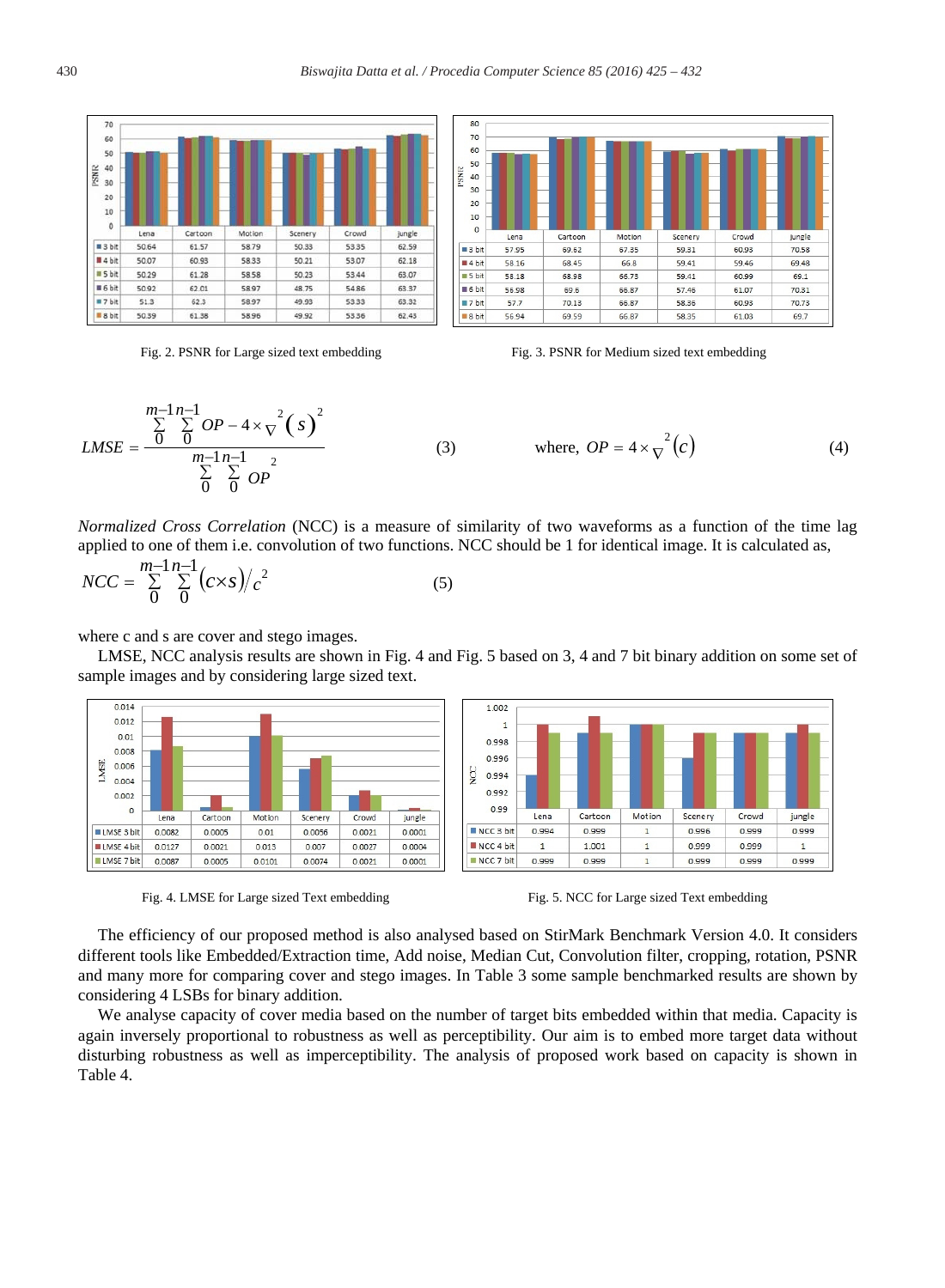| Analysed  | Embed | Add noise | Jpeg   | Median   | Conv.    | Remove   | Cropping | Rescale   | Rotation   | Affine |
|-----------|-------|-----------|--------|----------|----------|----------|----------|-----------|------------|--------|
| Image     | time  | 20 dB     | 100dB  | cut 7 dB | filter   | lines 60 | 20 NA    | 50/200 NA | $NA - 2/2$ | NA 2/4 |
|           | ms    |           |        |          | dB       | NA       |          |           |            |        |
| lena      | 5.8   | 9.114     | 61.439 | 25.139   | 10.328   | 108.559  | 119.966  | 107.87    | 102.272    | 103.66 |
|           |       |           |        |          | $-3.391$ |          |          | 108.64    | 102.25     | 103.67 |
| $Lena_s$  | 5     | 9.112     | 61.163 | 25.130   | 10.326   | 108.598  | 119.966  | 107.91    | 102.293    | 103.70 |
|           |       |           |        |          | $-3.394$ |          |          | 108.67    | 102.274    | 103.70 |
| jungle    | 68.6  | 11.510    | 59.238 | 17.312   | 13.590   | 67.827   | 105.858  | 67.89     | 63.199     | 63.54  |
|           |       |           |        |          | 3.219    |          |          | 67.75     | 63.198     | 65.33  |
| jungle_s  | 68.4  | 11.509    | 59.236 | 17.312   | 13.590   | 67.829   | 105.858  | 67.89     | 63.199     | 63.54  |
|           |       |           |        |          | 3.218    |          |          | 67.75     | 63.200     | 65.33  |
| motion    | 22.2  | 7.746     | 62.582 | 34.435   | 12.272   | 136.095  | 162.807  | 136.44    | 126.911    | 127.04 |
|           |       |           |        |          | $-4.523$ |          |          | 136.40    | 126.912    | 131.97 |
| motion s  | 25    | 7.746     | 62.480 | 34.425   | 12.272   | 136.102  | 162.809  | 136.45    | 126.914    | 127.05 |
|           |       |           |        |          | $-4.524$ |          |          | 136.41    | 126.915    | 131.98 |
| cartoon   | 25.79 | 7.415     | 60.675 | 23.523   | 11.875   | 146.376  | 177.976  | 146.2     | 136.731    | 137.34 |
|           |       |           |        |          | $-4.129$ |          |          | 146.25    | 136.731    | 141.12 |
| cartoon s | 28    | 7.417     | 60.675 | 23.319   | 11.87    | 146.373  | 177.959  | 146.21    | 136.733    | 137.34 |
|           |       |           |        |          | $-4.354$ |          |          | 146.24    | 136.732    | 141.12 |

Table 3. Sample result of Stirmark benchmark

Table 4. Capacity analysis

| Cover Image | Cover Image | Dimension (8 bit) | No. of Characters    | No. of bits in the    | No. of Pixels      | % of used   |
|-------------|-------------|-------------------|----------------------|-----------------------|--------------------|-------------|
| Name        | Size KB     | grey image)       | in the Text File (c) | Text File $(A = c*7)$ | Required $(B=A/2)$ | cover pixel |
| Jungle      | 769         | $1024 \times 768$ | 6784                 | 47488                 | 23744              | 3.02%       |
| Motion      | 319         | $700\times466$    | 168                  | 8176                  | 4088               | 1.25%       |
| Lena        | 51.1        | $225 \times 225$  | 160                  | 120                   | 560                | 1.11%       |

In our proposed technique the bits of the cover images are not replaced by the actual target data bits, only the bits of the cover images are adjusted in such a way so that at the receiver side the result of the binary addition gives the target bits. Here the binary addition technique is also used for embedding two target bits at a time and we consider two least significant bits of summation for the interpretation of target data. Since two target bits are embedded at a time so from capacity point of view these proposed technique is two times better than the standard LSB technique.

The actual target bit is not embedded within the cover pixel here thus if any intruder can able to understand the existence of hidden message then also he cannot get it by using LSB technique concept on any bit position. If that unauthorized person already knows the application of binary addition in this proposed work then also he cannot get the actual data by applying binary addition approach without knowing how many LSBs are involved for this addition. For example if the stego pixel is  $10110110_2$  and 3, 4, 5, 6, 7, 8 any number of LSBs are considered for binary addition then the results of two least significant bits of summation are not same in all cases which is shown in Table 5. So our proposed technique is efficient from robustness point of view.

The maximum change in pixel intensity is independent of number of considerable bits for embedding which makes our proposed technique more imperceptible. If value of n is greater than 2 i.e. any number of Least Significant bits more than 2 is involved for performing binary addition the maximum change is 7 for all cases. Each time the bucket of four pairs 00, 01, 10 and 11 are form before embedding. During the adjustment always the nearest values from the particular bucket is chosen. If the four buckets form by considering any number of bits (always greater than 2) are examined then we show that the smallest values are 0, 1, 3 and 7 (in decimal) for bucket 00, 01, 10 and 11 respectively.